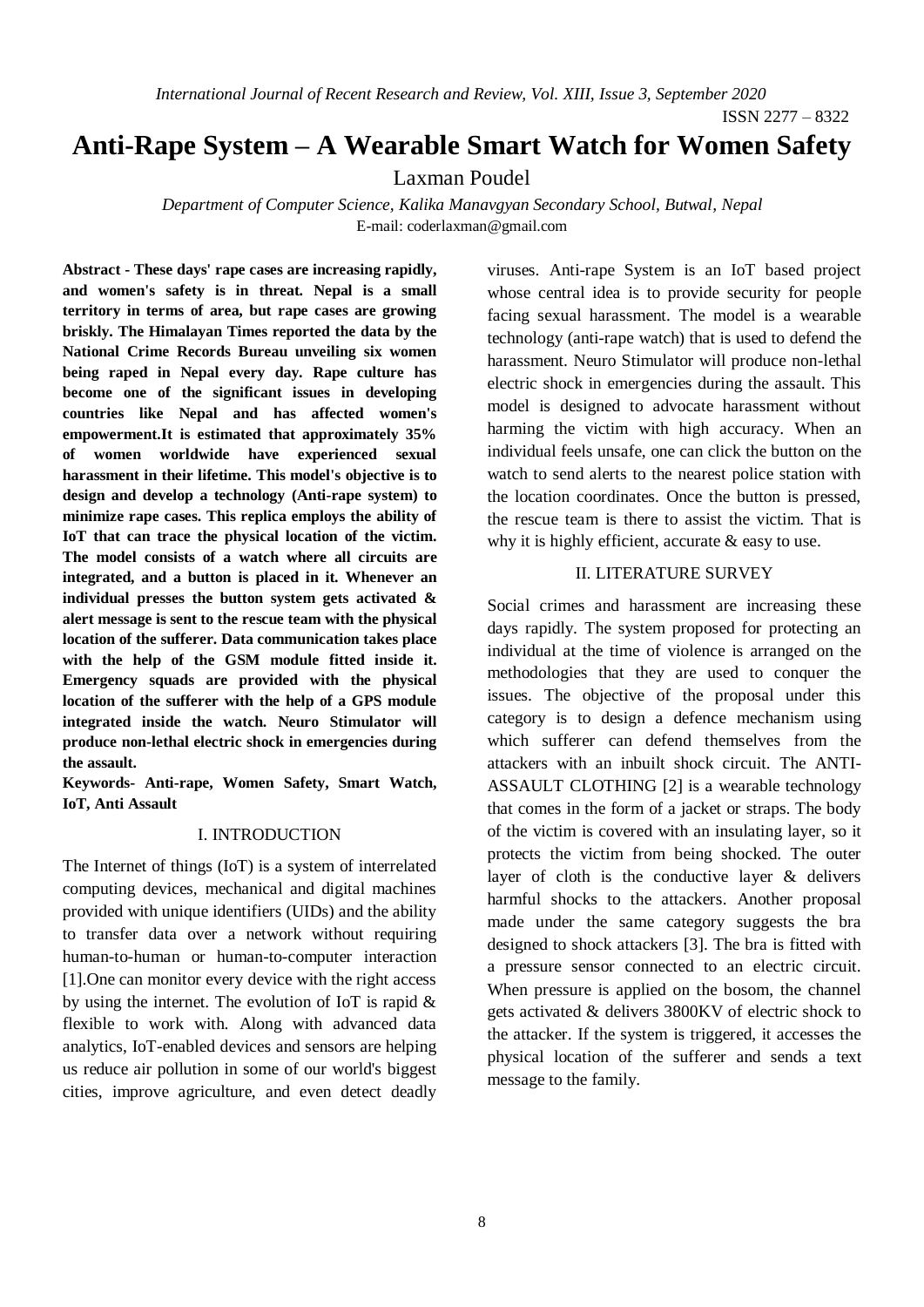The other proposal is a Smart Foot Device [4] which has an accelerometer placed in the footwear which sends data to mobile application. If an individual feel unsafe, tapping footwear with the other leg activates the system & send emergency alerts to the respective authorities. In this model supervised learning is applied to data received from accelerometer to predict whether it is a tap or a walk.

This proposal uses an audio-video recording. The objective of the project that falls under this category is to collect proof of sexual harassment. A system named ProTecht [5] records the audio & video recordings when the model is triggered & sends alerts to trusted contacts. Trusted contacts are programmed on the device & message is sent during the assault. One of the exciting features of this system is that system can be triggered with the voice command. This system also has a shock circuit for attackers.

#### III. PROPOSED SYSTEM

This model is designed to reduce sexual harassment. The system consists of two main parts, a chargeable watch intended for the sufferer & server station to receive alerts to rescue the victim. When an individual clicks the button placed on the outer layer of the watch data is send in the form of character. When the receiver module gets data from the transmitter, the system is triggered & the message is sent to the rescue team with the help of the GSM module. One can simply add the contact of family, relatives to send alerts. Buzzer & LCD is used to indicate emergency alert which is located on the stations. Along with the message sufferer, the location coordinate is sent with the help of a GPS module. The message is sent to the rescue team with the help of the GSM module integrated into this model. Neuro Stimulator is used to shock the attacker in case of emergency. Neuro Stimulator produces voltage around 1200mv & current of 3 microamperes. The block diagram of the proposed system is mentioned above.



Fig.1. Block Diagram

A brief of components used in the block diagram:

#### 1. Arduino Nano

It is the smallest, complete, and breadboard-friendly microcontroller that consists of a serial monitor. It can be powered through the Mini-B USB connection. The Arduino Nano may be programmed with the Arduino software, which we can download through the official website. It includes computerized & manual reset. It consists of 22 Digital I/O Pins and 8 Analog I/O Pins. The microcontroller has a flash memory of 32 KB, out of which 2 KB used by the bootloader and 2 KB SRAM.

#### 2. Neuro Stimulator

An implantable neurostimulator is a surgically placed device about the size of a stopwatch. It delivers mild electrical signals to the epidural space near your spine through one or more thin wires, called leads. The neurostimulation system does not make any noise. It may be felt as a small bump under your skin, but does not usually show through your clothes. In this electric shock generator is an electronic device that produces voltage around 1200mv & current of 3 microamperes.

# 3. RF Module 433 MHz

The module helps to communicate with Arduinos wirelessly. It is mainly used to transmit and receive the data in wireless calling, burglar alarm, and many more. It has a high volume of applications than IR. RF signals travel in the transmitter and receiver even when there is an obstruction. It operates at a specific frequency of 433MHz.

# 4. NEO-6M GPS Module

The Global Positioning System (GPS) is a satellitebased navigation system made up of at least 24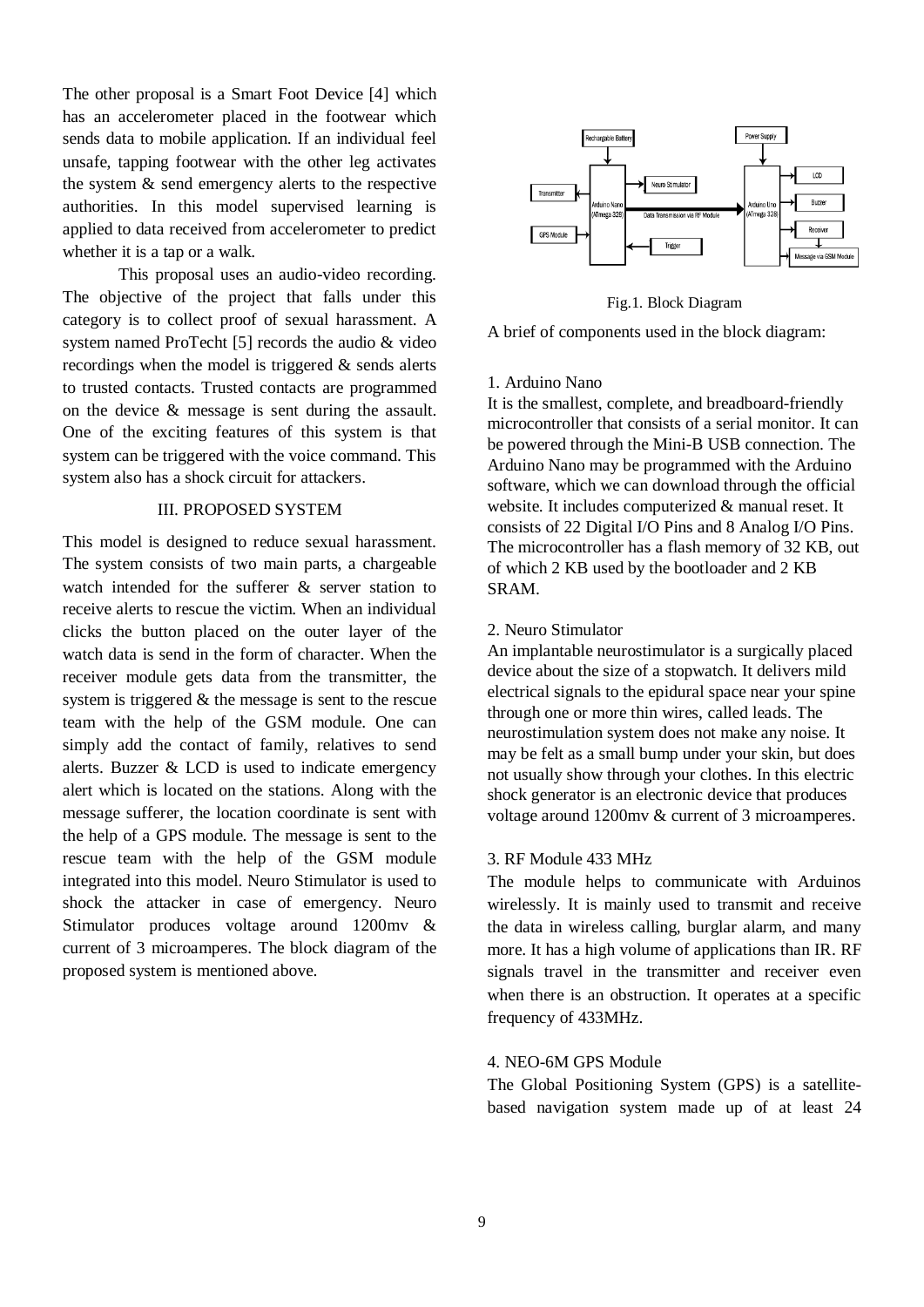satellites. GPS works in any weather conditions, anywhere in the world, 24 hours a day, with no subscription fees or setup charges. GPS modules contain tiny processors and antennas that directly receive data sent by satellites through dedicated RF frequencies. With the help of the GPS Module, the exact location coordinates of the victim are addressed.



Fig. 2. Server Station to Receive Alerts



Fig. 3. Anti-rape Watch

# 5. Two Channel Relay Module

The two-channel 5V Relay module board is used to control two applications with the same board, and it has high voltage and current load, such as a motor lamp. It is useful in safety with a wide range of controllable voltage. It is ideal for a single-chip microcomputer, household appliance control, and many more. It has led indicators for power and status in-built. In this, when the jumper is connected to a low pin, the low level is a trigger, and when compared to a high pin high level is trigger.

# 6. Arduino Uno R3 Board (ATmega328)

Arduino R3 is an open-source hardware and software program used for roboticists, and lighting led, motors, etc. It contains a variety of I/O pins, including analog, digital, PWM, and more.ATmega328 has 14 Digital I/O Pins (Of Which 6 Provide PWM Output) and 6 Analog Input Pins. It is simply connected with a computer with a USB cable or powers it with an AC to DC adapter or battery to get started.

# 7. 16\*2 LCD Module

It is 16 characters wide & 2-row character displays made of high-quality material. It consists of 16 connector pin with a blue blacklight. It can be easily controlled by MCU and can be used in any embedded systems, industrial device, and handheld equipment. It consists of a command register which stores the command instructions given to the LCD. A command is an instruction given to LCD that will do a predefined task like initializing it, clearing its screen, setting the cursor position, controlling the display, etc.

# 8. Buzzer

This Buzzer is suitable for PCB mounting and producing audible tones and frequencies. It can be directly connected to a microcontroller pin. It can be used with Arduino as well. It can be used for making DIY robots. This Buzzer has loud sound output with low power consumption. It is used for system alerts and has an operating voltage of 3-5 volt.

# 9.GSM Sim 900A Module Big

The GSM/ GPRS SIM900A Module is a breakout board with dual frequency. This module has on board two set power supply interface, SAM female socket and IPX mini antenna interfaces. This module has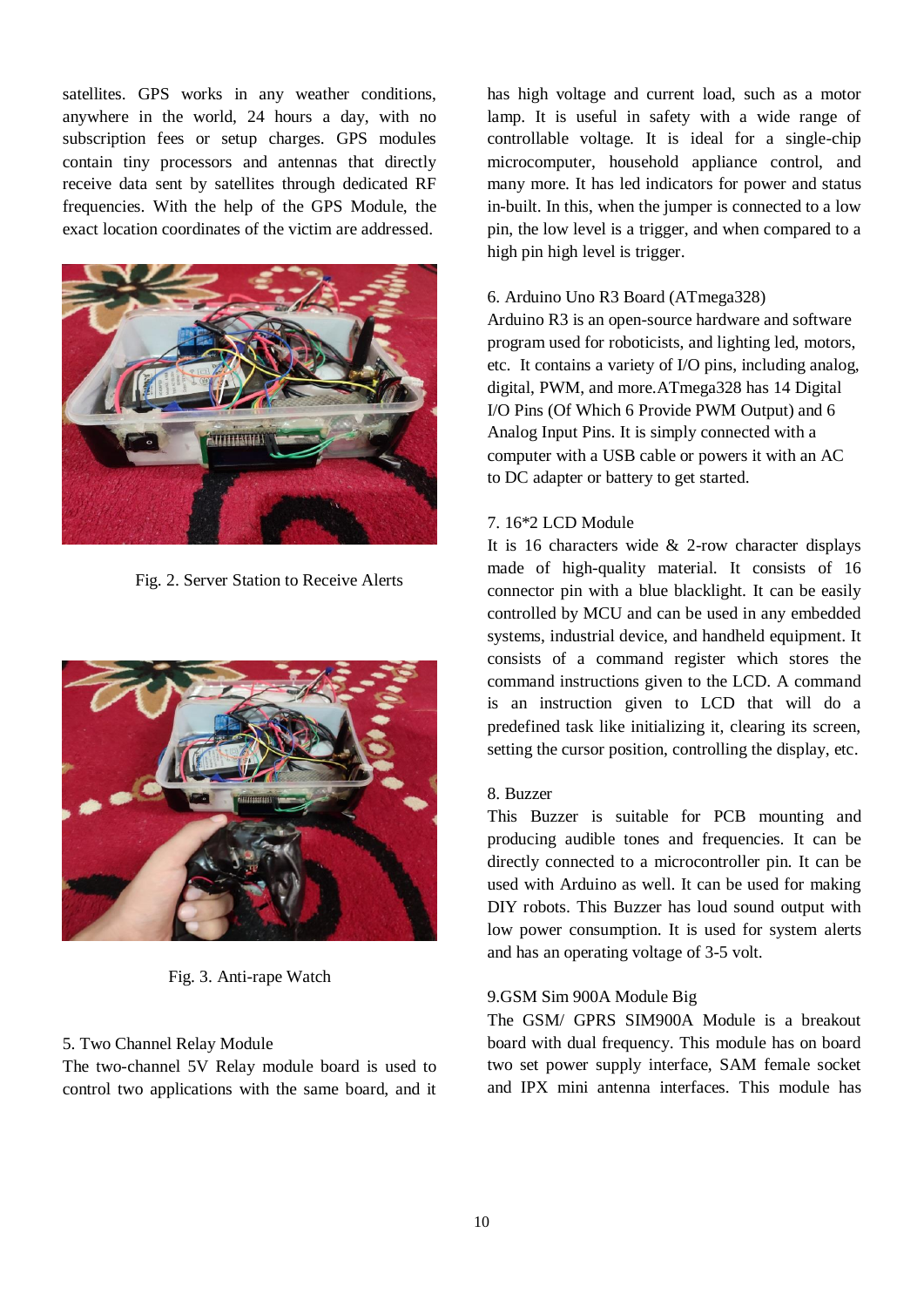selectable interfacing voltage which allows connecting 5V and 3V microcontroller directly. It has in built GPRS multi slot class 10/8 and mobile station class B. It has serial port circuit with protection and supports power on and reset. This module is mostly used to send and read SMS, data transfer application in M2M interface.

### IV.WORKING METHODOLOGY

The working methodology of the proposed system is explained below.

**Step 1:** Start

**Step 2:** The emergency button is pressed.

**Step 3:** Transmitter transmits the character and

whenever the receiver receives, the character signals system gets triggered.

**Step 4**: After the system gets activated GPS module will track the current latitude and longitude of the sufferer and sends SMS to the registered mobile numbers.

**Step 5**: Neurostimulator is turned ON to apply shock to the attacker.

**Step 6:** Buzzer is turned on, and the message is shown in LCD to alert the rescue team.



Fig. 4. System Architecture

#### V. RESULTS AND DISCUSSION

The model is designed to provide safety & security to women. After the button pressed by the victim GPS Module will calculate the location coordinates of the sufferer. GSM module placed inside the watch will send SMS alerts to the registered number in the microcontroller. Buzzer and LCD display notify the rescue team about the victim which helps to trace the assault location to assist the victim. Neuro Stimulator will produce non-lethal electric shock in emergencies during the assault.

| $23:53$ $\circ$ |                                                                                                                                                           | ி⊪. ⊪.<br>66 |
|-----------------|-----------------------------------------------------------------------------------------------------------------------------------------------------------|--------------|
|                 | <b>Anti Rape Test</b><br>+9779847354617 Nepal                                                                                                             |              |
| 23:52           |                                                                                                                                                           |              |
| 23:50:05 NPT    | Please Rescue Me.<br>I am in Problem.<br>My Current Location Is:<br>https://www.google.com/maps/?g<br>$= 27.668478.83.464371$<br>Time : Wed, 24 June 2020 |              |

Fig. 5. SMS Alerts



Fig. 6. Display Alert

#### VI.CONCLUSION AND FUTURE WORKS

The Anti-Rape watch is one of the varieties of devices to prevent human abuse and rape. In the form of a simple wearable watch, this device is easy to handle and operated with a single click. A single button click forwards the victim location and alerts the message to the registered number in the microcontroller. At the same time, the immediate action is shown by an electric shock to the abuser. Thus prioritizing individual security, this device has huge scope in mitigating the assaults, harassments & related social